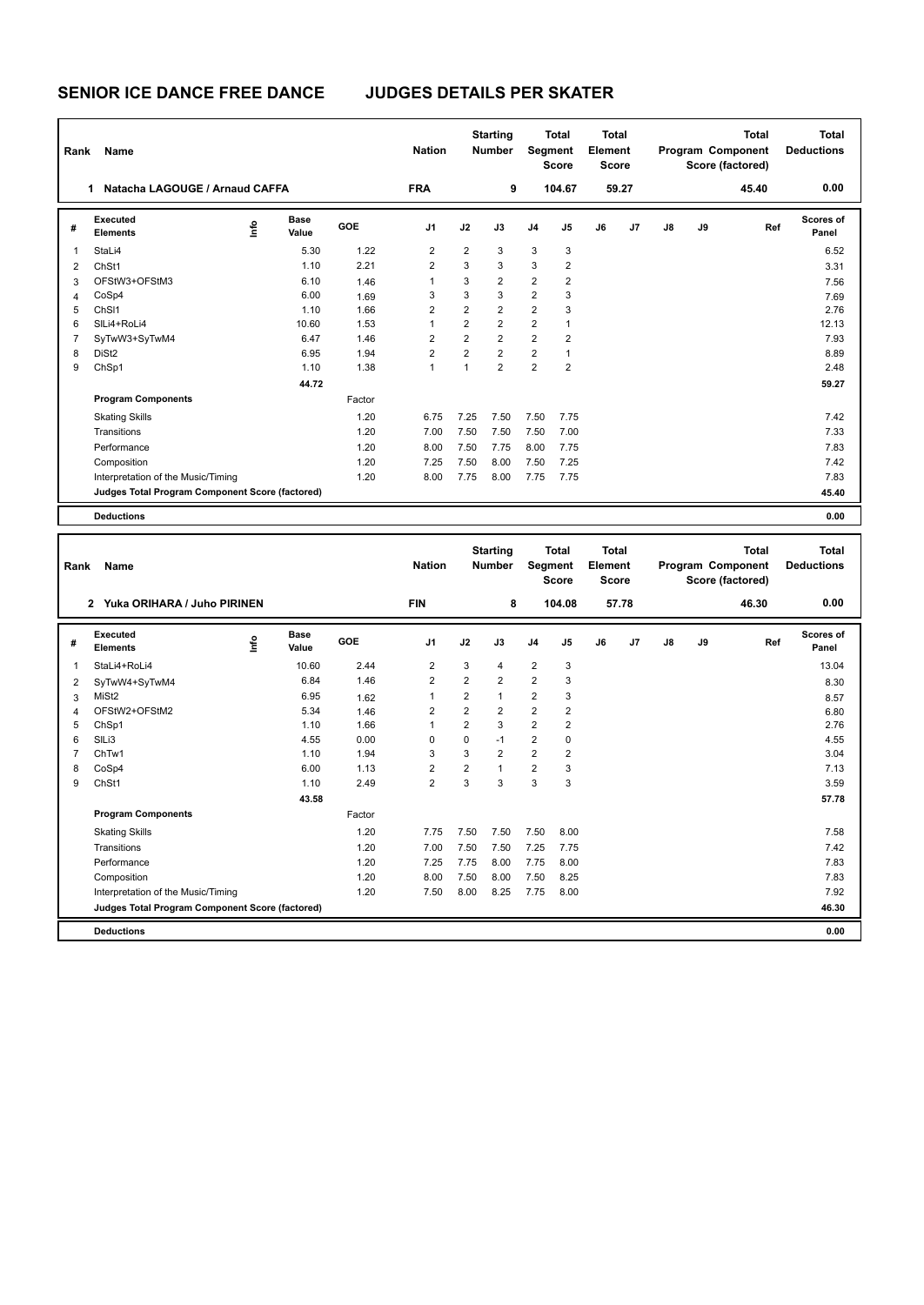| Rank           | Name                                            |      |                      |        | <b>Nation</b>  |                | <b>Starting</b><br><b>Number</b> |                | <b>Total</b><br>Segment<br><b>Score</b> | <b>Total</b><br>Element<br><b>Score</b> |       |    | Program Component<br>Score (factored) | <b>Total</b> | <b>Total</b><br><b>Deductions</b> |
|----------------|-------------------------------------------------|------|----------------------|--------|----------------|----------------|----------------------------------|----------------|-----------------------------------------|-----------------------------------------|-------|----|---------------------------------------|--------------|-----------------------------------|
|                | 3 Mariia IGNATEVA / Danijil Leonyidovics SZEMKO |      |                      |        | <b>HUN</b>     |                | 5                                |                | 94.43                                   |                                         | 51.93 |    |                                       | 42.50        | 0.00                              |
| #              | Executed<br><b>Elements</b>                     | ١mfo | <b>Base</b><br>Value | GOE    | J1             | J2             | J3                               | J4             | J5                                      | J6                                      | J7    | J8 | J9                                    | Ref          | <b>Scores of</b><br>Panel         |
| $\mathbf{1}$   | StaLi4                                          |      | 5.30                 | 0.92   | $\mathbf{1}$   | 3              | $\overline{2}$                   | $\overline{2}$ | $\overline{2}$                          |                                         |       |    |                                       |              | 6.22                              |
| $\overline{2}$ | OFStW3+OFStM2                                   |      | 5.72                 | 1.21   | 1              | $\overline{2}$ | $\overline{1}$                   | $\overline{c}$ | $\overline{\mathbf{c}}$                 |                                         |       |    |                                       |              | 6.93                              |
| 3              | SyTwW4+SyTwM4                                   |      | 6.84                 | 0.48   | $\mathbf 0$    | $\mathbf 0$    | 1                                | $\mathbf{1}$   | $\mathbf{1}$                            |                                         |       |    |                                       |              | 7.32                              |
| $\overline{4}$ | CoSp4                                           |      | 6.00                 | 0.19   | 0              | $\mathbf{1}$   | $\overline{1}$                   | $\mathbf 0$    | $\mathbf 0$                             |                                         |       |    |                                       |              | 6.19                              |
| 5              | DiSt <sub>2</sub>                               |      | 6.95                 | 0.97   | $-1$           | $\overline{2}$ | $\mathbf{1}$                     | $\mathbf{1}$   | $\mathbf{1}$                            |                                         |       |    |                                       |              | 7.92                              |
| 6              | ChSp1                                           |      | 1.10                 | 1.11   | 1              | $\overline{2}$ | 1                                | $\overline{2}$ | $\mathbf{1}$                            |                                         |       |    |                                       |              | 2.21                              |
| $\overline{7}$ | ChSt1                                           |      | 1.10                 | 0.28   | $\mathbf 0$    | $\overline{2}$ | 0                                | $\mathbf{1}$   | $-2$                                    |                                         |       |    |                                       |              | 1.38                              |
| 8              | SILi4+RoLi4                                     |      | 10.60                | 1.23   | 1              | 3              | $\overline{2}$                   | $\mathbf{1}$   | $\mathbf{1}$                            |                                         |       |    |                                       |              | 11.83                             |
| 9              | ChLi1                                           |      | 1.10                 | 0.83   | $\mathbf 0$    | 3              | $\mathbf{1}$                     | $\mathbf{1}$   | $\mathbf{1}$                            |                                         |       |    |                                       |              | 1.93                              |
|                |                                                 |      | 44.71                |        |                |                |                                  |                |                                         |                                         |       |    |                                       |              | 51.93                             |
|                | <b>Program Components</b>                       |      |                      | Factor |                |                |                                  |                |                                         |                                         |       |    |                                       |              |                                   |
|                | <b>Skating Skills</b>                           |      |                      | 1.20   | 6.25           | 7.00           | 7.25                             | 7.25           | 7.00                                    |                                         |       |    |                                       |              | 7.08                              |
|                | Transitions                                     |      |                      | 1.20   | 6.00           | 7.25           | 6.75                             | 7.00           | 7.00                                    |                                         |       |    |                                       |              | 6.92                              |
|                | Performance                                     |      |                      | 1.20   | 5.00           | 7.25           | 7.00                             | 7.25           | 7.25                                    |                                         |       |    |                                       |              | 7.17                              |
|                | Composition                                     |      |                      | 1.20   | 6.25           | 7.25           | 7.00                             | 7.25           | 7.25                                    |                                         |       |    |                                       |              | 7.17                              |
|                | Interpretation of the Music/Timing              |      |                      | 1.20   | 5.75           | 7.50           | 7.00                             | 7.25           | 7.00                                    |                                         |       |    |                                       |              | 7.08                              |
|                | Judges Total Program Component Score (factored) |      |                      |        |                |                |                                  |                |                                         |                                         |       |    |                                       |              | 42.50                             |
|                | <b>Deductions</b>                               |      |                      |        |                |                |                                  |                |                                         |                                         |       |    |                                       |              | 0.00                              |
|                | Music requirements violation:                   |      | $(1$ of 6)           |        |                |                |                                  |                |                                         |                                         |       |    |                                       |              |                                   |
|                |                                                 |      |                      |        |                |                |                                  |                |                                         |                                         |       |    |                                       |              |                                   |
|                |                                                 |      |                      |        | <b>Nation</b>  |                | <b>Starting</b><br><b>Number</b> |                | <b>Total</b>                            | Total<br>Element                        |       |    |                                       | <b>Total</b> | <b>Total</b><br><b>Deductions</b> |
| Rank           | Name                                            |      |                      |        |                |                |                                  |                | Segment<br><b>Score</b>                 | <b>Score</b>                            |       |    | Program Component<br>Score (factored) |              |                                   |
|                | 4 Victoria MANNI / Carlo ROETHLISBERGER         |      |                      |        | <b>ITA</b>     |                | $\overline{\mathbf{4}}$          |                | 90.19                                   |                                         | 50.69 |    |                                       | 39.50        | 0.00                              |
| #              | Executed<br>Elements                            | ١nf٥ | <b>Base</b><br>Value | GOE    | J1             | J2             | J3                               | J <sub>4</sub> | J5                                      | J6                                      | J7    | J8 | J9                                    | Ref          | <b>Scores of</b><br>Panel         |
| 1              | RoLi4                                           |      | 5.30                 | 0.92   | $\overline{2}$ | $\overline{2}$ | $\overline{2}$                   | $\mathbf{1}$   | 3                                       |                                         |       |    |                                       |              | 6.22                              |
| $\overline{2}$ | OFStW1+OFStM1                                   |      | 4.84                 | 0.72   | $\mathbf{1}$   | $\mathbf{1}$   | $\overline{2}$                   | $\mathbf{1}$   | $\mathbf{1}$                            |                                         |       |    |                                       |              | 5.56                              |
| 3              | SILi3                                           |      | 4.55                 | 0.61   | 1              | $\overline{2}$ | $\overline{2}$                   | $\mathbf{1}$   | $\mathbf{1}$                            |                                         |       |    |                                       |              | 5.16                              |
| $\overline{4}$ | CuLi4                                           |      | 5.30                 | 0.61   | 1              | $-1$           | $\overline{2}$                   | $\mathbf{1}$   | $\overline{c}$                          |                                         |       |    |                                       |              | 5.91                              |
| 5              | CoSp4                                           |      | 6.00                 | 0.00   | 0              | $\mathbf 0$    | 1                                | $\mathbf 0$    | $\mathbf 0$                             |                                         |       |    |                                       |              | 6.00                              |
| 6              | DiSt1                                           |      | 6.45                 | 0.65   | $\mathbf 0$    | 1              | $\overline{1}$                   | $\mathbf 0$    | $\mathbf{1}$                            |                                         |       |    |                                       |              | 7.10                              |
| $\overline{7}$ | SyTwW4+SyTwM4                                   |      | 6.84                 | 0.72   | $\mathbf{1}$   | $\mathbf{1}$   | $\mathbf{1}$                     | $\mathbf{1}$   | $\mathbf{1}$                            |                                         |       |    |                                       |              | 7.56                              |
| 8              | ChSt1                                           |      | 1.10                 | 1.11   | $\overline{2}$ | $\mathbf{1}$   | $\mathbf{1}$                     | $\mathbf{1}$   | $\overline{2}$                          |                                         |       |    |                                       |              | 2.21                              |
| 9              | ChS <sub>11</sub>                               |      | 1.10                 | 1.11   | $\mathbf{1}$   | $\overline{2}$ | $\overline{2}$                   | $\mathbf{1}$   | $\mathbf{1}$                            |                                         |       |    |                                       |              | 2.21                              |
| 10             | ChLi1                                           |      | 1.10                 | 1.66   | $\overline{2}$ | $\overline{2}$ | $\overline{\mathbf{A}}$          | $\mathbf{1}$   | $\overline{2}$                          |                                         |       |    |                                       |              | 2.76                              |
|                |                                                 |      | 42.58                |        |                |                |                                  |                |                                         |                                         |       |    |                                       |              | 50.69                             |
|                | <b>Program Components</b>                       |      |                      | Factor |                |                |                                  |                |                                         |                                         |       |    |                                       |              |                                   |

Transitions 1.20 5.50 6.00 6.75 6.50 6.50 6.33 Performance 1.20 6.25 6.50 7.00 6.75 6.75 6.67 Composition 1.20 6.00 6.25 7.25 6.50 7.00 6.58 Interpretation of the Music/Timing 1.20 6.50 6.00 7.50 6.75 6.50 6.58

**Deductions 0.00 Judges Total Program Component Score (factored) 39.50**

1.20 6.75

Skating Skills 6.75 6.25 7.00 6.75 6.75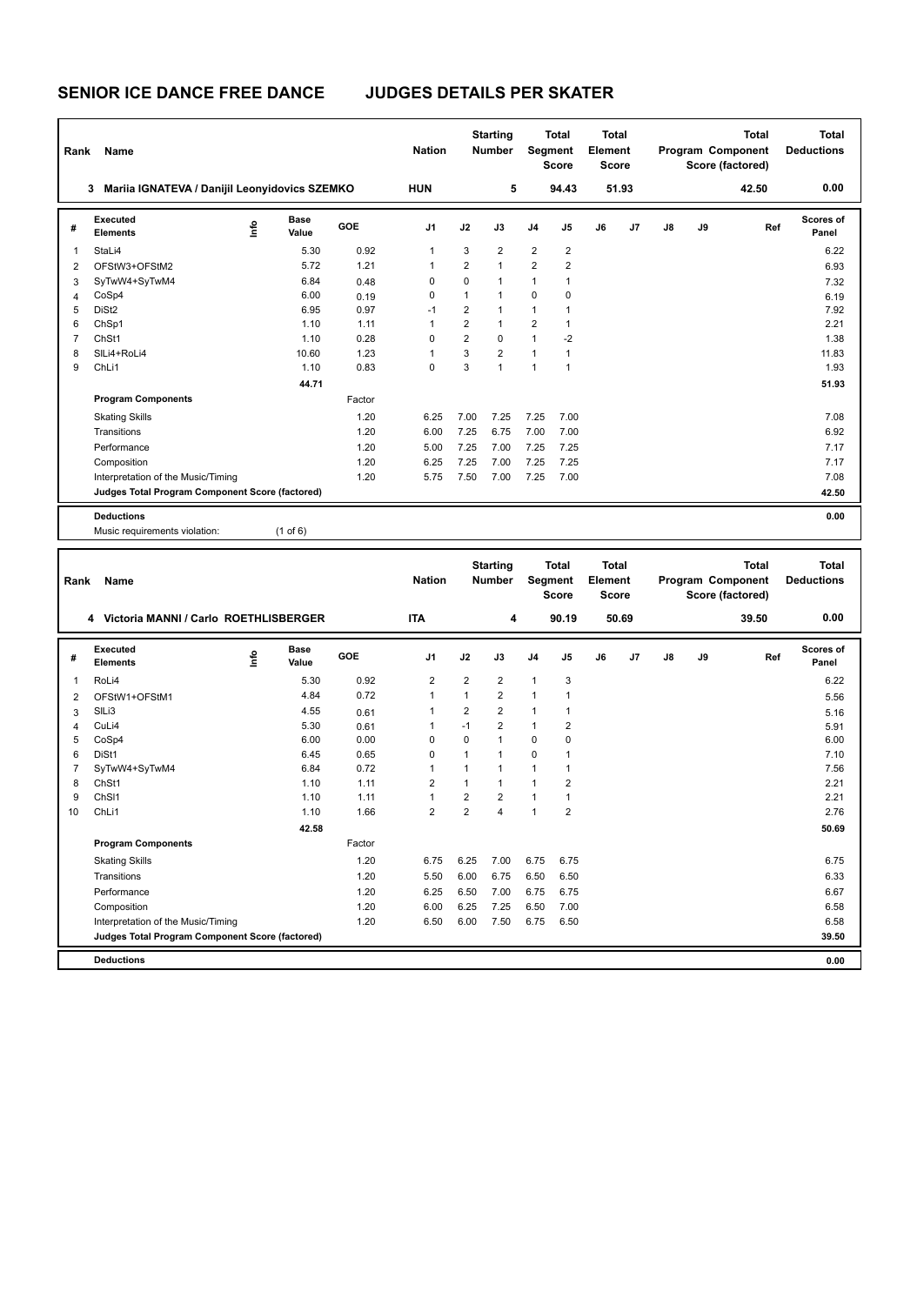Costume/Prop violation: (1 of 6)<br>Music requirements violation: (1 of 6)

Music requirements violation:

| Rank           | Name                                            |      |                      |              | <b>Nation</b>       |                   | <b>Starting</b><br><b>Number</b> |                   | <b>Total</b><br>Segment<br><b>Score</b> | Total<br>Element<br><b>Score</b> |       |    |    | Total<br>Program Component<br>Score (factored) | <b>Total</b><br><b>Deductions</b> |
|----------------|-------------------------------------------------|------|----------------------|--------------|---------------------|-------------------|----------------------------------|-------------------|-----------------------------------------|----------------------------------|-------|----|----|------------------------------------------------|-----------------------------------|
|                | 5 Jasmine TESSARI / Stéphane WALKER             |      |                      |              | SUI                 |                   | $\overline{\mathbf{r}}$          |                   | 88.49                                   |                                  | 48.79 |    |    | 39.70                                          | 0.00                              |
| #              | <b>Executed</b><br><b>Elements</b>              | Info | <b>Base</b><br>Value | GOE          | J1                  | J2                | J3                               | J4                | J5                                      | J6                               | J7    | J8 | J9 | Ref                                            | Scores of<br>Panel                |
| 1              | CoSp4                                           |      | 6.00                 | 1.13         | $\overline{2}$      | $\overline{2}$    | 3                                | $\overline{2}$    | $\overline{c}$                          |                                  |       |    |    |                                                | 7.13                              |
| 2              | CuLi4                                           |      | 5.30                 | 0.31         | $-1$                | $\mathbf 0$       | $\overline{1}$                   | 1                 | $\overline{2}$                          |                                  |       |    |    |                                                | 5.61                              |
| 3              | OFStW3+OFStM2                                   |      | 5.72                 | 0.97         | $\mathbf{1}$        | $\overline{2}$    | $\overline{1}$                   | 1                 | $\overline{2}$                          |                                  |       |    |    |                                                | 6.69                              |
| 4              | SyTwW3+SyTwM3                                   |      | 6.10                 | $-0.48$      | $-1$                | $-2$              | $-1$                             | $\pmb{0}$         | $\mathbf 0$                             |                                  |       |    |    |                                                | 5.62                              |
| 5              | ChS <sub>11</sub>                               |      | 1.10                 | 0.83         | $\mathbf{1}$        | $\mathbf{1}$      | $\mathbf{1}$                     | $\mathbf{1}$      | $\overline{\mathbf{c}}$                 |                                  |       |    |    |                                                | 1.93                              |
| 6              | RoLi4+StaLi4                                    |      | 10.60                | 1.53         | 0                   | $\overline{2}$    | $\overline{2}$                   | $\overline{2}$    | $\mathbf{1}$                            |                                  |       |    |    |                                                | 12.13                             |
| $\overline{7}$ | ChSt1                                           |      | 1.10                 | 0.83         | 2                   | $\mathbf{1}$      | $\mathbf{1}$                     | $\mathbf{1}$      | $\mathbf{1}$                            |                                  |       |    |    |                                                | 1.93                              |
| 8<br>9         | MiSt1<br>ChSp1                                  |      | 6.45<br>1.10         | 0.00<br>0.20 | $\mathbf 0$<br>$-1$ | $\mathbf{1}$<br>1 | $-1$<br>$\mathbf{1}$             | $\pmb{0}$<br>$-1$ | $\mathbf 0$<br>$\mathbf 0$              |                                  |       |    |    |                                                | 6.45<br>1.30                      |
|                |                                                 |      | 43.47                |              |                     |                   |                                  |                   |                                         |                                  |       |    |    |                                                | 48.79                             |
|                | <b>Program Components</b>                       |      |                      | Factor       |                     |                   |                                  |                   |                                         |                                  |       |    |    |                                                |                                   |
|                |                                                 |      |                      |              |                     |                   |                                  |                   |                                         |                                  |       |    |    |                                                |                                   |
|                | <b>Skating Skills</b>                           |      |                      | 1.20         | 5.50                | 6.50              | 6.50                             | 6.75              | 7.25                                    |                                  |       |    |    |                                                | 6.58                              |
|                | Transitions                                     |      |                      | 1.20         | 6.75                | 6.25              | 6.50                             | 6.50              | 6.75                                    |                                  |       |    |    |                                                | 6.58                              |
|                | Performance                                     |      |                      | 1.20         | 5.25                | 6.00              | 6.25                             | 7.00              | 7.25                                    |                                  |       |    |    |                                                | 6.42                              |
|                | Composition                                     |      |                      | 1.20         | 7.00                | 6.00              | 6.75                             | 6.75              | 7.00                                    |                                  |       |    |    |                                                | 6.83                              |
|                | Interpretation of the Music/Timing              |      |                      | 1.20         | 6.25                | 6.25              | 6.75                             | 7.00              | 7.00                                    |                                  |       |    |    |                                                | 6.67<br>39.70                     |
|                | Judges Total Program Component Score (factored) |      |                      |              |                     |                   |                                  |                   |                                         |                                  |       |    |    |                                                |                                   |
|                | <b>Deductions</b>                               |      |                      |              |                     |                   |                                  |                   |                                         |                                  |       |    |    |                                                | 0.00                              |
|                | Violation of choreo restrictions:               |      | $(1$ of $6)$         |              |                     |                   |                                  |                   |                                         |                                  |       |    |    |                                                |                                   |
|                |                                                 |      |                      |              |                     |                   |                                  |                   |                                         |                                  |       |    |    |                                                |                                   |
|                |                                                 |      |                      |              |                     |                   |                                  |                   |                                         |                                  |       |    |    |                                                |                                   |
|                |                                                 |      |                      |              |                     |                   | <b>Starting</b>                  |                   | <b>Total</b>                            | <b>Total</b>                     |       |    |    | <b>Total</b>                                   | <b>Total</b>                      |
| Rank           | Name                                            |      |                      |              | <b>Nation</b>       |                   | <b>Number</b>                    |                   | <b>Segment</b>                          | Element                          |       |    |    | Program Component                              | <b>Deductions</b>                 |
|                | 6 Aurelija IPPOLITO / Luke RUSSELL              |      |                      |              | LAT                 |                   | 6                                |                   | <b>Score</b><br>84.77                   | <b>Score</b>                     | 45.87 |    |    | Score (factored)<br>38.90                      | 0.00                              |
|                |                                                 |      |                      |              |                     |                   |                                  |                   |                                         |                                  |       |    |    |                                                |                                   |
| #              | Executed<br><b>Elements</b>                     | ۴ů   | Base<br>Value        | GOE          | J1                  | J2                | J3                               | J4                | J5                                      | J6                               | J7    | J8 | J9 | Ref                                            | Scores of<br>Panel                |
| 1              | SyTwW3+SyTwM4                                   |      | 6.47                 | $-0.24$      | $-1$                | $-2$              | $\mathbf 0$                      | $\pmb{0}$         | 0                                       |                                  |       |    |    |                                                | 6.23                              |
| 2              | CuLi4+CuLi4                                     |      | 10.60                | 0.61         | $\mathbf{1}$        | $\mathbf{1}$      | 0                                | $\pmb{0}$         | 1                                       |                                  |       |    |    |                                                | 11.21                             |
| 3              | DiSt1                                           |      | 6.45                 | 0.97         | 0                   | 1                 | $\mathbf{1}$                     | 1                 | $\overline{2}$                          |                                  |       |    |    |                                                | 7.42                              |
| 4              | RoLi4                                           |      | 5.30                 | 0.31         | 1                   | 1                 | 0                                | 1                 | $\mathbf 0$                             |                                  |       |    |    |                                                | 5.61                              |
| 5              | ChL <sub>i1</sub>                               |      | 1.10                 | $-0.07$      | $-1$                | $\mathbf{1}$      | $-1$                             | $\mathbf 0$       | 0                                       |                                  |       |    |    |                                                | 1.03                              |
| 6              | ChSt1                                           |      | 1.10                 | 0.83         | 1                   | $\mathbf{1}$      | $\overline{2}$                   | $\mathbf{1}$      | 1                                       |                                  |       |    |    |                                                | 1.93                              |
| $\overline{7}$ | OFStW3+OFStM1                                   |      | 5.47                 | 0.24         | $-1$                | $\mathbf 0$       | $\mathbf{1}$                     | $\pmb{0}$         | 1                                       |                                  |       |    |    |                                                | 5.71                              |
| 8              | CoSp4                                           |      | 6.00                 | $-0.37$      | $-2$                | $\mathbf 0$       | $-1$                             | $\pmb{0}$         | $-1$                                    |                                  |       |    |    |                                                | 5.63                              |
| 9              | ChSI1                                           |      | 1.10                 | 0.00         | 0                   | 1                 | $\mathbf 0$                      | $-1$              | $\mathbf 0$                             |                                  |       |    |    |                                                | 1.10                              |
|                |                                                 |      | 43.59                |              |                     |                   |                                  |                   |                                         |                                  |       |    |    |                                                | 45.87                             |
|                | <b>Program Components</b>                       |      |                      | Factor       |                     |                   |                                  |                   |                                         |                                  |       |    |    |                                                |                                   |
|                | <b>Skating Skills</b>                           |      |                      | 1.20         | 5.00                | 6.50              | 6.50                             | 6.50              | 7.00                                    |                                  |       |    |    |                                                | 6.50                              |
|                | Transitions                                     |      |                      | 1.20         | 5.00                | 6.50              | 6.50                             | 6.25              | 7.00                                    |                                  |       |    |    |                                                | 6.42                              |
|                | Performance                                     |      |                      | 1.20         | 6.25                | 6.25              | 6.50                             | 6.75              | 7.00                                    |                                  |       |    |    |                                                | 6.50                              |
|                | Composition                                     |      |                      | 1.20         | 6.00                | 6.00              | 6.75                             | 6.50              | 6.75                                    |                                  |       |    |    |                                                | 6.42                              |
|                | Interpretation of the Music/Timing              |      |                      | 1.20         | 5.75                | 6.50              | 6.75                             | 6.50              | 7.00                                    |                                  |       |    |    |                                                | 6.58                              |
|                | Judges Total Program Component Score (factored) |      |                      |              |                     |                   |                                  |                   |                                         |                                  |       |    |    |                                                | 38.90                             |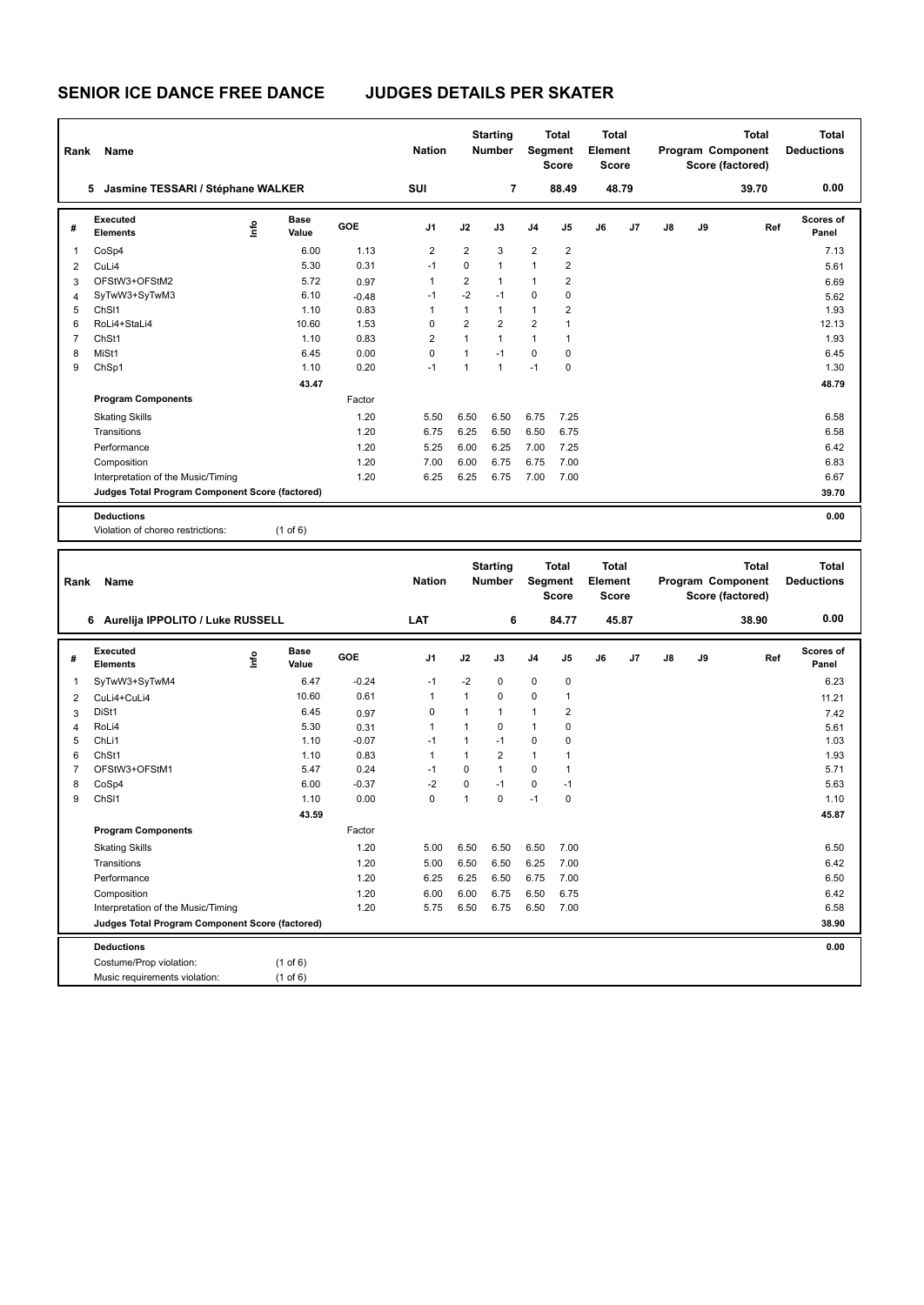| Rank           | Name                                            |      |                      |            | <b>Nation</b>  |                | <b>Starting</b><br>Number        |                | <b>Total</b><br><b>Segment</b><br><b>Score</b> | <b>Total</b><br>Element<br><b>Score</b> |       |    |    | <b>Total</b><br>Program Component<br>Score (factored) | <b>Total</b><br><b>Deductions</b> |
|----------------|-------------------------------------------------|------|----------------------|------------|----------------|----------------|----------------------------------|----------------|------------------------------------------------|-----------------------------------------|-------|----|----|-------------------------------------------------------|-----------------------------------|
|                | 7 Hanna JAKUCS / Alessio GALLI                  |      |                      |            | <b>NED</b>     |                | $\mathbf 2$                      |                | 80.69                                          |                                         | 46.49 |    |    | 34.20                                                 | 0.00                              |
| #              | Executed<br><b>Elements</b>                     | lnfo | <b>Base</b><br>Value | GOE        | J <sub>1</sub> | J2             | J3                               | J4             | J5                                             | J6                                      | J7    | J8 | J9 | Ref                                                   | Scores of<br>Panel                |
| $\mathbf{1}$   | OFStW1+OFStM1                                   |      | 4.84                 | 0.72       | $\mathbf{1}$   | $\mathbf{1}$   | $\mathbf{1}$                     | $\mathbf{1}$   | $\mathbf{1}$                                   |                                         |       |    |    |                                                       | 5.56                              |
| $\overline{2}$ | SyTwW4+SyTwM4                                   |      | 6.84                 | 0.00       | $\mathbf 0$    | 0              | $\mathbf 0$                      | $\mathbf 0$    | $\mathbf 0$                                    |                                         |       |    |    |                                                       | 6.84                              |
| 3              | CuLi4                                           |      | 5.30                 | 0.31       | 0              | $\mathbf{1}$   | $\mathbf{1}$                     | $\mathbf 0$    | $\mathbf{1}$                                   |                                         |       |    |    |                                                       | 5.61                              |
| 4              | MiSt1                                           |      | 6.45                 | 0.00       | 0              | 0              | $\mathbf 0$                      | 0              | 1                                              |                                         |       |    |    |                                                       | 6.45                              |
| 5              | ChSt1                                           |      | 1.10                 | 0.55       | $\mathbf{1}$   | $\Omega$       | $\Omega$                         | $\mathbf{1}$   | $\overline{2}$                                 |                                         |       |    |    |                                                       | 1.65                              |
| 6              | CoSp4                                           |      | 6.00                 | 0.56       | $-1$           | $\mathbf{1}$   | $\overline{1}$                   | $\mathbf{1}$   | $\mathbf{1}$                                   |                                         |       |    |    |                                                       | 6.56                              |
| $\overline{7}$ | ChSp1                                           |      | 1.10                 | $-0.15$    | $\mathbf 0$    | 0              | $-1$                             | $-1$           | $-1$                                           |                                         |       |    |    |                                                       | 0.95                              |
| 8              | SIL <sub>i4</sub>                               |      | 5.30                 | 0.31       | 1              | $\overline{2}$ | $\Omega$                         | 0              | $\mathbf{1}$                                   |                                         |       |    |    |                                                       | 5.61                              |
| 9              | RoLi4                                           |      | 5.30                 | 0.31       | $\overline{1}$ | $\mathbf{1}$   | $\overline{1}$                   | $\mathbf 0$    | $\mathbf 0$                                    |                                         |       |    |    |                                                       | 5.61                              |
| 10             | ChS <sub>11</sub>                               |      | 1.10                 | 0.55       | 0              | $\mathbf{1}$   | $\mathbf{1}$                     | $-1$           | $\overline{2}$                                 |                                         |       |    |    |                                                       | 1.65                              |
|                |                                                 |      | 43.33                |            |                |                |                                  |                |                                                |                                         |       |    |    |                                                       | 46.49                             |
|                | <b>Program Components</b>                       |      |                      | Factor     |                |                |                                  |                |                                                |                                         |       |    |    |                                                       |                                   |
|                | <b>Skating Skills</b>                           |      |                      | 1.20       | 5.50           | 5.75           | 5.25                             | 5.75           | 6.50                                           |                                         |       |    |    |                                                       | 5.67                              |
|                | Transitions                                     |      |                      | 1.20       | 4.75           | 5.50           | 6.00                             | 5.50           | 6.00                                           |                                         |       |    |    |                                                       | 5.67                              |
|                | Performance                                     |      |                      | 1.20       | 5.00           | 5.75           | 5.25                             | 6.00           | 6.50                                           |                                         |       |    |    |                                                       | 5.67                              |
|                | Composition                                     |      |                      | 1.20       | 5.75           | 5.50           | 6.00                             | 5.75           | 6.50                                           |                                         |       |    |    |                                                       | 5.83                              |
|                | Interpretation of the Music/Timing              |      |                      | 1.20       | 5.25           | 5.50           | 5.50                             | 6.00           | 6.25                                           |                                         |       |    |    |                                                       | 5.67                              |
|                | Judges Total Program Component Score (factored) |      |                      |            |                |                |                                  |                |                                                |                                         |       |    |    |                                                       | 34.20                             |
|                | <b>Deductions</b>                               |      |                      |            |                |                |                                  |                |                                                |                                         |       |    |    |                                                       | 0.00                              |
|                |                                                 |      |                      |            |                |                |                                  |                |                                                |                                         |       |    |    |                                                       |                                   |
| Rank           | Name                                            |      |                      |            | <b>Nation</b>  |                | <b>Starting</b><br><b>Number</b> |                | <b>Total</b><br>Segment<br><b>Score</b>        | <b>Total</b><br>Element<br><b>Score</b> |       |    |    | <b>Total</b><br>Program Component<br>Score (factored) | <b>Total</b><br><b>Deductions</b> |
|                | 8 Victoria LOPUSOVA / Asaf KAZIMOV              |      |                      |            | <b>GER</b>     |                | 3                                |                | 77.97                                          |                                         | 42.97 |    |    | 36.00                                                 | $-1.00$                           |
| #              | Executed<br><b>Elements</b>                     | lnfo | Base<br>Value        | <b>GOE</b> | J <sub>1</sub> | J2             | J3                               | J <sub>4</sub> | J <sub>5</sub>                                 | J6                                      | J7    | J8 | J9 | Ref                                                   | <b>Scores of</b><br>Panel         |
| $\mathbf{1}$   | CoSp4                                           |      | 6.00                 | 0.94       | $\mathbf{1}$   | $\mathbf{1}$   | $\overline{2}$                   | $\overline{2}$ | $\overline{2}$                                 |                                         |       |    |    |                                                       | 6.94                              |
| $\overline{2}$ | SyTwW4+SyTwM4                                   |      | 6.84                 | $-0.48$    | $-1$           | $-2$           | $\Omega$                         | $\mathbf 0$    | $-1$                                           |                                         |       |    |    |                                                       | 6.36                              |
| 3              | OFStW1+OFStM1                                   |      | 4.84                 | 0.48       | $-1$           | $\mathbf{1}$   | $\mathbf{1}$                     | $\mathbf{1}$   | 0                                              |                                         |       |    |    |                                                       | 5.32                              |
| 4              | SIL <sub>i4</sub>                               |      | 5.30                 | 0.46       | $\mathbf 0$    | $\mathbf{1}$   | $\mathbf{1}$                     | $\mathbf{1}$   | $\mathbf{1}$                                   |                                         |       |    |    |                                                       | 5.76                              |
| 5              | RoLi4                                           | $\,$ | 5.30                 | 0.46       | $\mathbf{1}$   | $\overline{2}$ | $\overline{1}$                   | $\mathbf{1}$   | $\mathbf{1}$                                   |                                         |       |    |    |                                                       | 5.76                              |
| 6              | ChSI                                            |      | 0.00                 | 0.00       |                | ٠              | $\overline{a}$                   |                |                                                |                                         |       |    |    |                                                       | 0.00                              |

 ChSt1 1.10 0.55 0 1 1 1 0 1.65 MiSt2 6.95 -0.32 -1 0 -1 0 0 6.63 CuLi1 3.05 -0.15 0 0 -1 -1 1 2.90 ChSp1 1.10 0.55 0 2 2 -1 0 1.65

Skating Skills 6.00 5.75 6.50 6.25 6.50 1.20 6.25

Transitions 1.20 5.25 5.75 6.00 6.00 6.00 5.92 Performance 2.20 5.75 6.00 5.75 6.25 6.25 6.25 6.00 5.75 6.25 6.25 6.26 6.26 6.26 6.00 Composition 1.20 5.00 6.00 6.25 6.00 6.50 6.08 Interpretation of the Music/Timing 1.20 4.50 5.50 5.75 6.00 6.25 5.75

**Deductions** Extended lifts: -1.00 **-1.00 Judges Total Program Component Score (factored) 36.00**

Factor

 **40.48 42.97**

> Extended Dance Lift

**Program Components** 

Violation of choreo restrictions: (2 of 6)